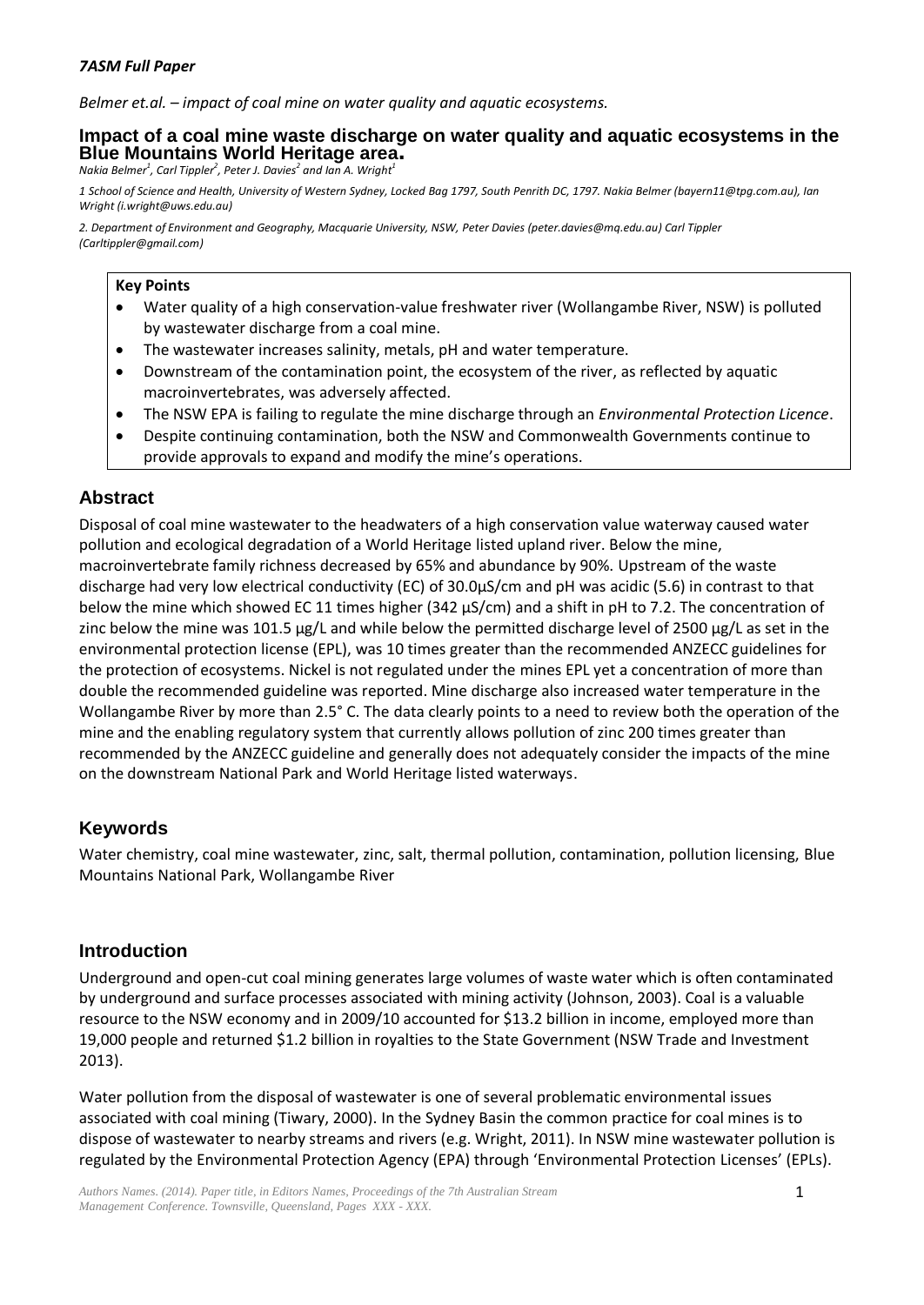*Belmer et.al. – impact of coal mine on water quality and aquatic ecosystems.*

These licenses specify waste water discharge conditions including concentration limits that are intended to control adverse impacts to the receiving waterways (Graham & Wright, 2012). As part of the development approval and pollution licensing process for a new or expanded mine, an environmental impact statement for the proposed activity is required. The statement must consider the predicted impacts of any activity on water, including the physical and chemical properties and their risk to the environment and human health, as defined by the Australian and New Zealand guidelines for fresh and marine water quality (ANZECC 2000) (NSW Department or Environment and Climate Change 2009).

There are few investigations of the magnitude and impact of coal mine wastewater discharges to otherwise clean and largely unmodified catchments (e.g. Wright & Burgin, 2009). Such situations are ideal for testing the response of macroinvertebrate community structure to altered water quality conditions due to a single point source of pollution. In this study we measured water quality and macroinvertebrates in order to detect and measure the presence of any adverse ecological or water quality effects from a single coal mine discharge on a small and otherwise clean upland stream.

# **Method**

## *Study Area*

Field sample collection was carried out on four upland streams (Table 1) in the upper Wollangambe River catchment (11,138 ha) in the Greater Blue Mountains area (33°28'S, 150°17'E) of NSW (Figure 1). Most of the study area is naturally vegetated and is protected as part of Blue Mountains National Park estate, although small sections are privately owned (such as the land subject to underground coal mining and sand mining operations) or as part of government corporations (such as the forestry operations) (Figure 1). Approximately 800 ha or 7% of the study catchment has been cleared, the remaining containing remnant natural vegetation. The majority of the Wollangambe catchment below the mine discharge point is within the Greater Blue Mountains World Heritage Area (NPWS, 2001).

The Clarence Colliery (Figure 1) discharges waste water to the upper Wollangambe River. Wastewater is generated through underground coal mining operations, coal washing and stockpiling at the mine surface (Cohen, 2002). The discharge of waste water from the mine to the Wollangambe River is regulated by the NSW EPA under the Protection of the Environment Operations (1997) Act (POEO Act). The volume of wastewater and discharge limits on selected attributes is regulated under 'Environment Protection Licence' (EPL) number 726 (EPL 726).

Four sampling sites were selected for this study (Table 1; Figure 1). Site W1 was located on the Wollangambe River and provided a reference site upstream of the mine discharge point. Three sites were located in longitudinal succession along the Wollangambe River below the mine discharge point. Two sites (W2 and W3) were located approximately 0.1 km and 1.0 km below the mine with addition impacted sampling site W4 located approximately 16 km downstream of the mine discharge point. The considerable distance between site W3 and W4 was due to rugged terrain and inaccessibility to this section of the Wollangambe River.

## *Macroinvertebrates*

Macroinvertebrates were collected from all four sites in May 2013. Five replicate quantitative benthic macroinvertebrate samples were collected from cobble riffle zones (Resh & Jackson, 1993) randomly selected within a 15 m stream reach. A 'kick' net with a frame of 30 x 30 cm and 250 *μ*m mesh was used (Wright & Burgin 2009) to collect invertebrates and sampling was achieved by disturbing stream detritus and benthic materials for a period of 30 seconds over a 900 cm<sup>2</sup> area, immediately upstream of the net. Net contents were immediately placed into a sealed and labeled storage container and preserved in 70% ethanol.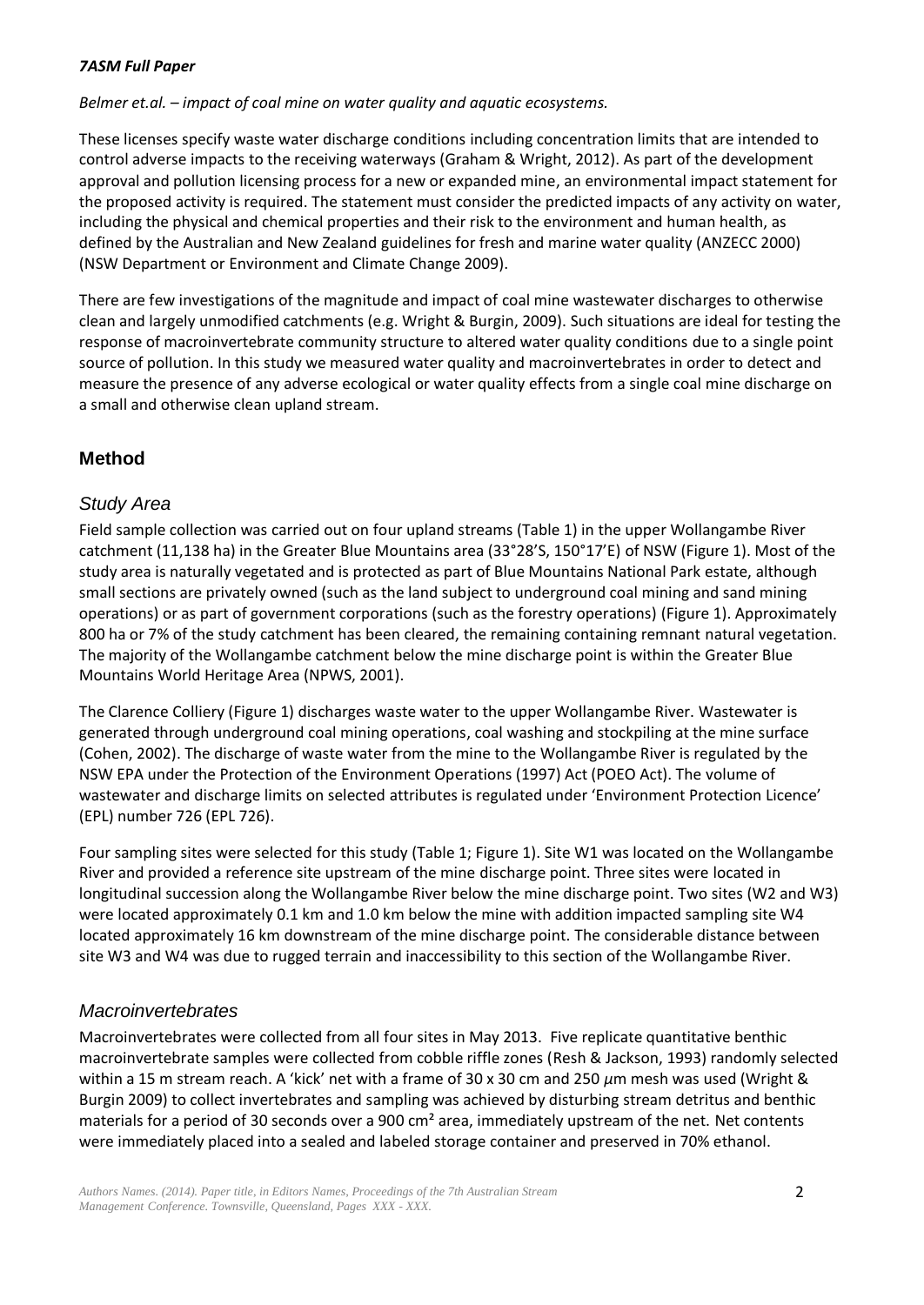*Belmer et.al. – impact of coal mine on water quality and aquatic ecosystems.*



**Figure 1. Map of stream sampling sites, waterways and waste discharge point in the upper Wollangambe River. Approximate catchment boundary is dashed line. Gray symbols represents the upstream reference site and black symbol the Wollangambe River below the coal mine waste discharge. The Blue Mountains National Park/State Forest Boundary is indicated.**

In the laboratory, each sample was sorted under a dissecting microscope (X 10 to X60) to extract macroinvertebrates. Macroinvertebrate identification was determined using the identification keys recommended by Hawking (1994). All insect groups were identified to family as these data have been demonstrated to provide adequate taxonomic resolution for impact assessment (Wright et al., 1995). Three commonly used invertebrate indices were calculated for each sample; taxa richness, abundance (Resh and Jackson, 1993) and %EPT (Ephemeroptera, Plecoptera and Trichoptera taxa) (Lenat, 1988).

## *Water quality sampling*

Water quality was sampled at each site on four occasions (Dec 2012, early and late Feb 2013 and May 2013). Physical and chemical water quality attributes of pH, electrical conductivity (EC) and water temperature were measured in-situ using a calibrated TPS AQUA-Cond-pH meter (for pH and electrical conductivity) and a calibrated YSI ProODO meter (water temperature). Water grab samples for total nickel, zinc and hardness were collected in unused sample containers provided by a commercial testing laboratory. Samples were chilled and delivered to the laboratory for analysis. All grab samples were analysed using standard methods (APHA 1998) by a National Associations of Testing Authorities (NATA) accredited laboratory. QA/QC procedures were implemented in the field and laboratory to ensure data integrity. Replicated measurement of water quality was conducted in-situ.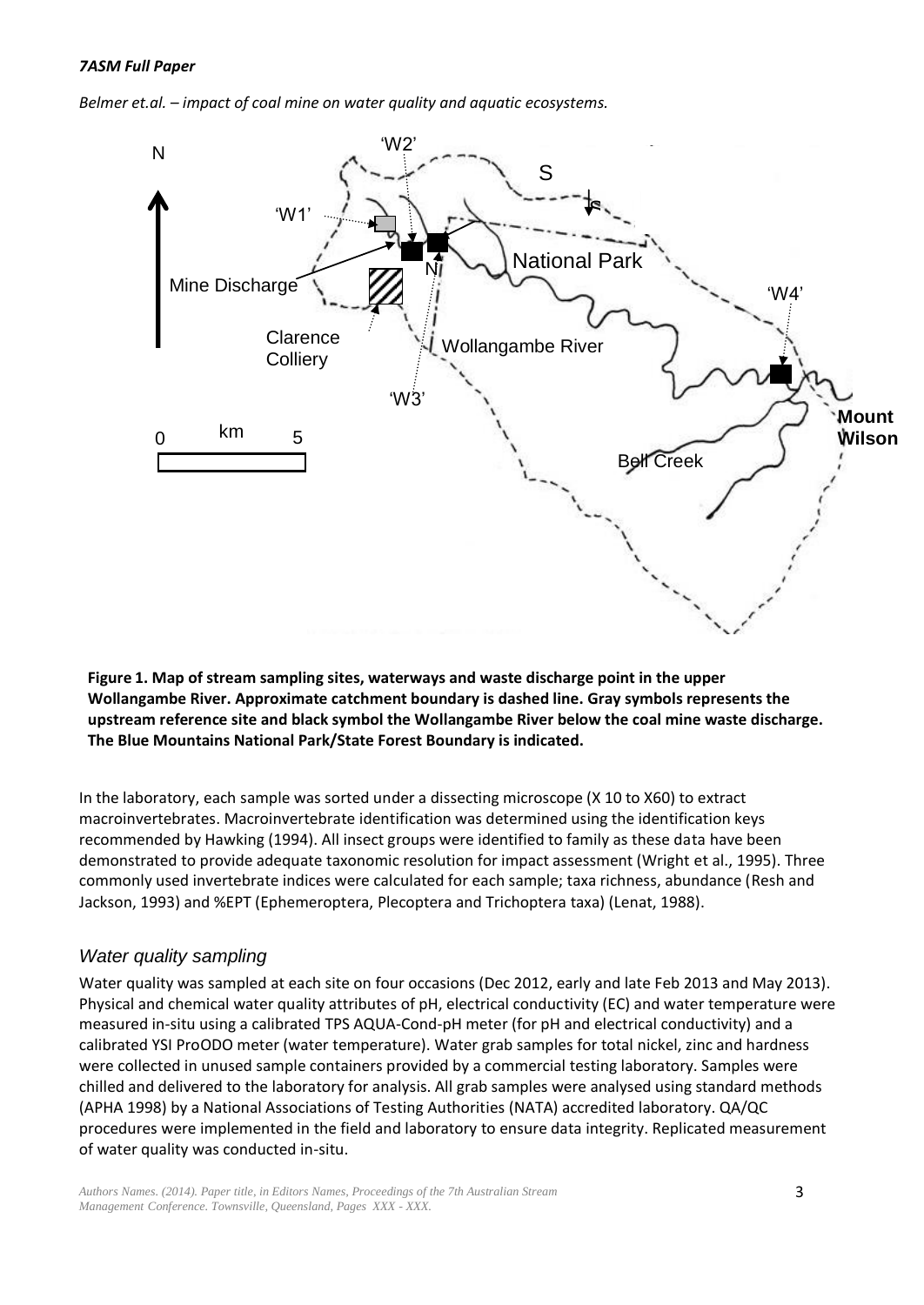*Belmer et.al. – impact of coal mine on water quality and aquatic ecosystems.*

## **Results and discussion**

A total of 605 macroinvertebrates from 19 taxa (mostly families) were collected during the sampling period (Table 1.). 80.5% of all invertebrates were collected from the reference site above the mine. Mean family richness at the three sites downstream of the mine discharge (3.6 families) was less than one third of that recorded at the upstream reference site (mean 11.4 families) (Table 1). Mean abundance was much higher at the upstream reference site (mean= 97.4 individuals) and was more than 90 % lower downstream of the coal mine discharge point (mean = 7.9 individuals)(Table 1, Figure 2a). The data clearly points to a significant impact of the wastewater discharge on ecological health. Unpublished data from additional local unimpacted reference sites provide additional support that the changes in macroinvertebrates was unnatural and was due to the coal mine waste discharge. The pollution license does not protect the Wollangambe river ecosystem from the colliery waste discharge, and given the order of magnitude of the influence, it is recommended that ongoing monitoring of macroinvertebrates should be included as part of the assessment of the mine's operations.

The effect of mine wastewater discharge on the water chemistry of the Wollangambe River is illustrated in Figure 2 b, c, d, e and f). All water quality attributes varied highly significantly according to location of sampling site (Table 1).

Salinity was very low at the upstream reference site (mean 30 *μ*S/cm; Table 1) and was significantly higher at impacted sites increasing by more than 12 times at W2 (mean 417 *μ*S/cm) (Figure 2b). Mean salinity at impacted sites W3 to W4, declined (378 - 231 *μ*S/cm) with distance downstream of discharge point (Figure 2b) but 18 km downstream salinity was still more than 7.5 times higher than the salinity level upstream of the mine. Salinity at sites W2 and W3, below the coal mine, were above the upper trigger value recommended for ecosystem protection (350 *μ*S/cm) (ANZECC, 2000).

The reference site on the Wollangambe River was acidic with a mean pH 5.6, in contrast the site W2 (immediately below the mine discharge) was alkaline with a mean pH of 7.9 decreasing to 6.5 at W4, 16 km further downstream (Figure 2c). Under the ANZECC trigger values (ANZECC, 2000) for slightly disturbed ecosystems, the reference site (W1) would fail to comply with the recommended trigger value range (pH 6.5- 7.5). However, low pH is typical of naturally vegetated catchments on sandstone streams in the Sydney basin (Davies et al. 2010; Tippler et al. 2012). The mean pH at W2 of 7.9 was higher than the upper ANZECC trigger value of 7.5. Elevated pH of the Clarence Coal mine waste has been attributed to colliery treatment of the acidic mine water (pH 4.2) using lime dosing prior to discharge (Cohen, 2002). This would appear to be an overcorrection based on reference water conditions. From a licensing perspective the treatment is consistent with that set by the regulator range 6.5 – 8.5 (EPL 726) although represents a clear example of how the ANZECC guidelines need to be applied in a site specific manner and therefore a change in the pollution license for pH should follow.

Under the ANZECC guidelines water hardness at W2 and W3 was classified as 'very hard' (with a mean hardness of 200 and 186 mg/L CaCO3, respectively). This level of hardness corresponds to a hardnessmodified trigger (HMTV) for protecting 99% of species in waterways for zinc of 12.5 *μ*g/L and for nickel of 41.6 *μ*g/L (ANZECC, 2000). Reference concentrations of nickel and zinc concentrations were generally below or just above the laboratory limits of detection at the upstream reference site (nickel 1 µg/L and zinc 5 µg/L). Both zinc and nickel concentrations below the discharge point exceeded the ANZECC guidelines that suggest the levels would be hazardous for aquatic ecosystems (ANZECC, 2000) (Table 1 and Figure 2d & e). Mean zinc concentrations downstream of the discharge point peaked at 126 µg/L reducing to 55.8 µg/L, at the most downstream site (W4). Mean Nickel was 108 µg/L at W2 downstream of the discharge site falling to a mean of 44.2 µg/L at (W4) the furthest downstream site.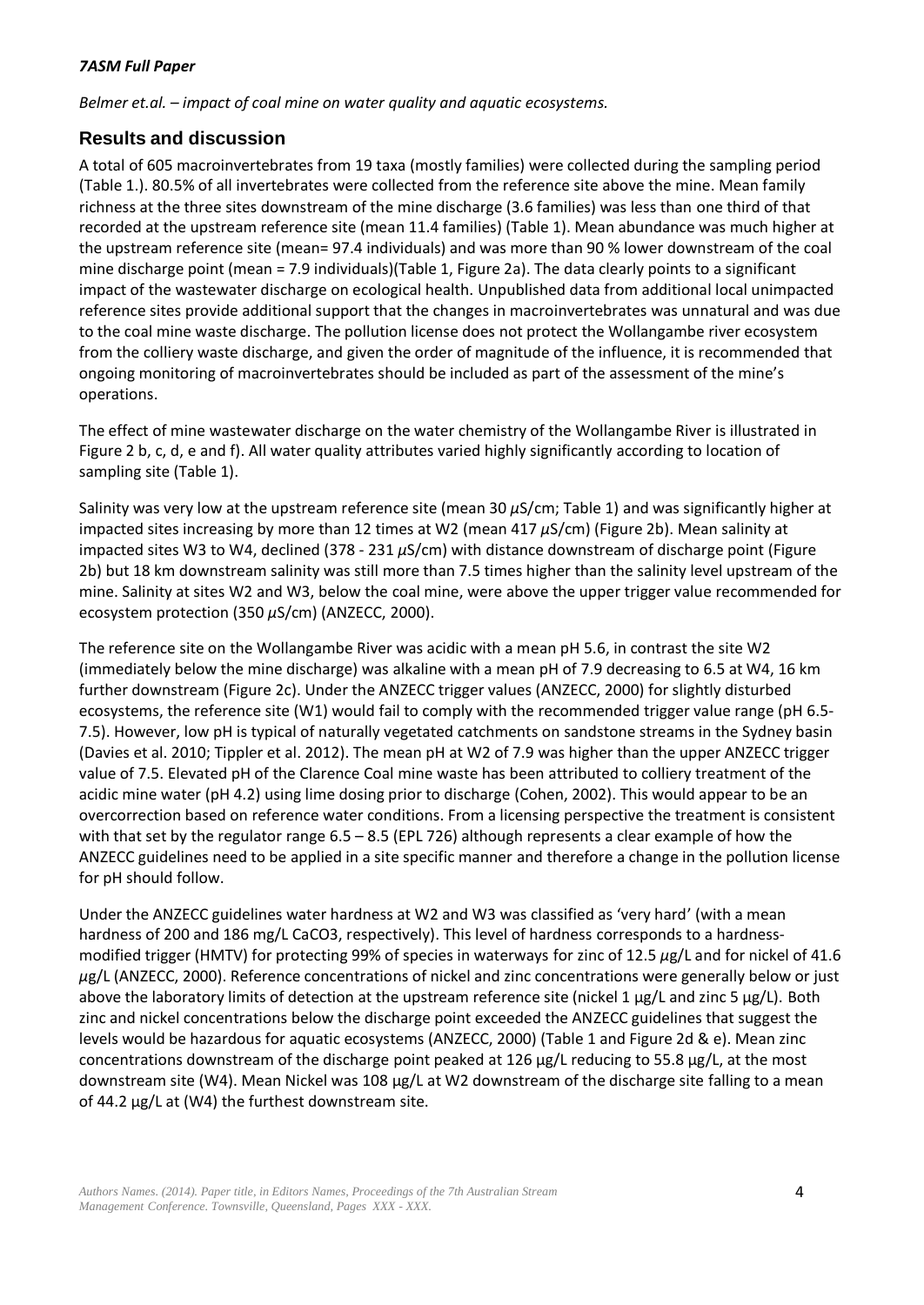



**Figure 2. (a)** *upper left***: mean invertebrate abundance (+/- SE) (b)** *upper right***:. mean salinity (+/- SE) measured as electrical conductivity (***μ***S/cm) the dotted line represents ANZECC (2000) EC ecosystem protection guidelines. (c)** *middle left***: mean pH (+/- SE) the dotted line represents ANZECC (2000) pH ecosystem protection guidelines. (d)** *middle right***: mean total zinc (+/- SE) concentration the dotted line represents the ecosystem protection guideline. (e)** *bottom left:* **mean total nickel (+/- SE) concentration the dotted line represents the ecosystem protection guideline. (f)** *bottom right:* **mean (+/- SE) water temperature collected from each site in the upper Wollangambe River, December 2012 to May 2013. Site W1 is a reference site on the Wollangambe above the mine.**

The measured results suggest that the pollution licence for zinc is completely ineffective in terms of its limit with respect to protecting the health of Wollangambe River ecosystems. The maximum permitted concentration under the EPL is 2500 µg/L, 200 times greater than the level for protecting ecosystem health, as recommended under ANZECC guidelines. Monthly monitoring data for 2012 reported by the Clarence Colliery showed zinc concentrations in mine waste discharges ranging from 147 to 712 µg/L (Clarence Coal, 2013); compliant yet ecologically hazardous. For nickel, the pollution licence is silent. Arguably the discharge limits would qualify as pollution under the *Protection of the Environment Operations Act 1979.*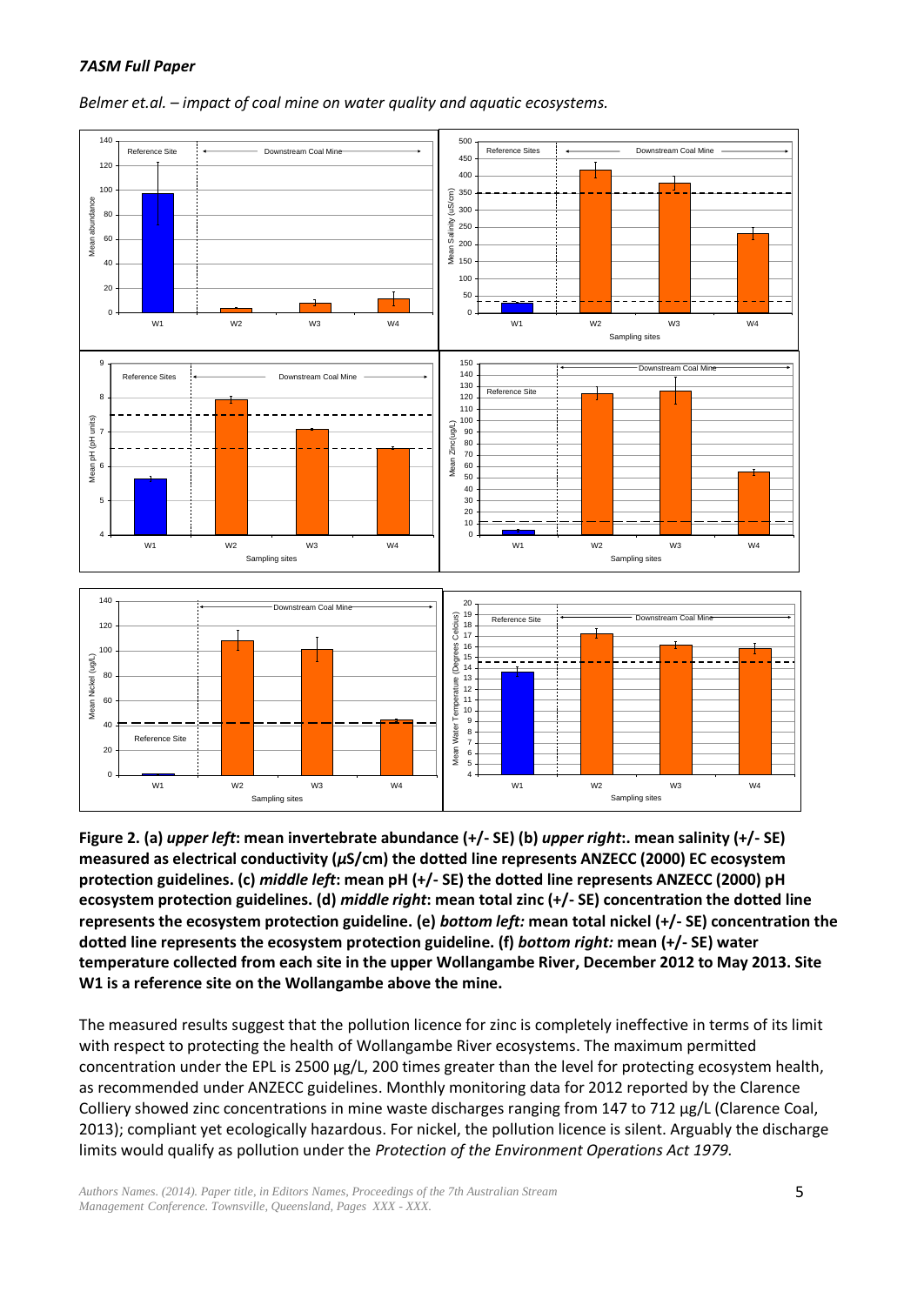*Belmer et.al. – impact of coal mine on water quality and aquatic ecosystems.*

Water temperature results indicate sites below the wastewater discharge point were considerably warmer than at the W1 reference site, indicating the occurrence of thermal pollution (Figure 2f). Mean water temperature at the upstream reference sites was 13.6°C compared to 17.2°C at the site W2 below the mine (Table 1). ANZECC trigger values do not exist for temperature impacts however the ANZECC (2000) guidelines provide a framework for calculating regionally specific water quality trigger values from local reference data. By following this approach a local guideline (based on 80<sup>th</sup> percentile of reference site water temperature) provides a derived temperature of 14.5°C for aquatic ecosystems for the current study. The results of this study show mean water temperature at W2 (17.2°C) was 2.7°C higher than the calculated local trigger value.

**Table 1. Summary of stream physical, chemical and macroinvertebrate data indicating the range (and mean) for each water physical and chemical variable, according to site collected on three occasions between December 2012 and May 2013. (see Figure 1 for map of sites). BD=below detection limits. The EPL 726 discharge limits are also provided where they are included in the licence (EPL 726).**

| <b>Macroinvertbrate (MI)</b><br>and water quality<br>variables | t-statistic;<br>probability (p) | <b>Upstream Mine</b><br>(Reference)<br>Range (mean) | <b>Downstream</b><br><b>Mine Range</b><br>(mean) | <b>EPL 726</b> |
|----------------------------------------------------------------|---------------------------------|-----------------------------------------------------|--------------------------------------------------|----------------|
| Abundance (MI)                                                 | $t=3.5, p=0.025$                | 52-166 (97.4)                                       | $3-34(7.9)$                                      | Not in EPL     |
| Family Richness (MI)                                           | $t=11.0, p<0.0001$              | $10-13(11.4)$                                       | $2-10(3.6)$                                      | Not in EPL     |
| $% EPT$ (MI)                                                   | $t=1.3; p=0.21$                 | $23.1 - 62.7(39.7)$                                 | $0 - 66.7(26.6)$                                 | Not in EPL     |
| pH (pH units)                                                  | $t=13.4$ ; $p < 0.0001$         | $5.27 - 6.07(5.63)$                                 | $6.4 - 8.7(7.2)$                                 | $6.5 - 7.5$    |
| Electrical Conductivity (uS/cm)                                | $t=20.0$ ; $p < 0.0001$         | $23.5 - 36(29.6)$                                   | $113.5 - 503$                                    | Not in EPL     |
| Water Temperature ( <sup>o</sup> Celcius)                      | $t=5.1$ ; $p < 0.0001$          | $10.5 - 15.1(13.6)$                                 | $9.4 - 18.6(16.4)$                               | Not in EPL     |
| Nickel (ug/L)                                                  | $t=10.4$ ; $p < 0.0001$         | $40 - 141(84.7)$                                    | $BD - 2(0.9)$                                    | Not in EPL     |
| $Zinc$ (ug/L)                                                  | $t=10.7; p < 0.0001$            | $46 - 180(101.5)$                                   | $BD - 7(3.8)$                                    | Max. 2500      |
| Hardness (as CaCO3) (mg/L)                                     | $t=12.7$ ; $p < 0.0001$         | BD                                                  | $37 - 223(160.2)$                                | Not in EPL     |

## **Conclusion**

The disposal of mine waste water from the Clarence Colliery is associated with pollution-related changes to the physical and chemical water quality properties and macroinvertebrate communities of the Wollangambe River. The physical and chemical changes to the Wollangambe River are due to the waste discharge from the mining operation and include elevated water temperatures, salinity, pH, modification of ionic composition and introduction of potentially toxic levels of zinc and nickel. Associated with the cumulative effect of the multiple changes in river water quality, due to the coal mine wastes discharges, was a clear and marked ecological degradation of stream invertebrate communities in the river below the discharge. The Clarence Coal mine is located in a highly sensitive location, adjacent to the Blue Mountains World Heritage area. It currently has the approval of both the NSW Government and the Commonwealth Government to operate. The NSW EPA licence for releasing the mine waste provides inadequate regulation for protecting the river and its ecosystems from pollution. The result of this study suggests (a) the licence conditions need to be reviewed for this extremely sensitive site (b) the effectiveness of the licensing system needs to be reviewed more generally.

## **Acknowledgments**

This publication is dedicated to the late Dr Philip Borchard who was involved in initial stages of this investigation. The Blue Mountains Conservation Society and the Colong Foundation for Wilderness provided funding for commercial analysis of water samples. Christina Day reviewed and improved an earlier version of this manuscript.